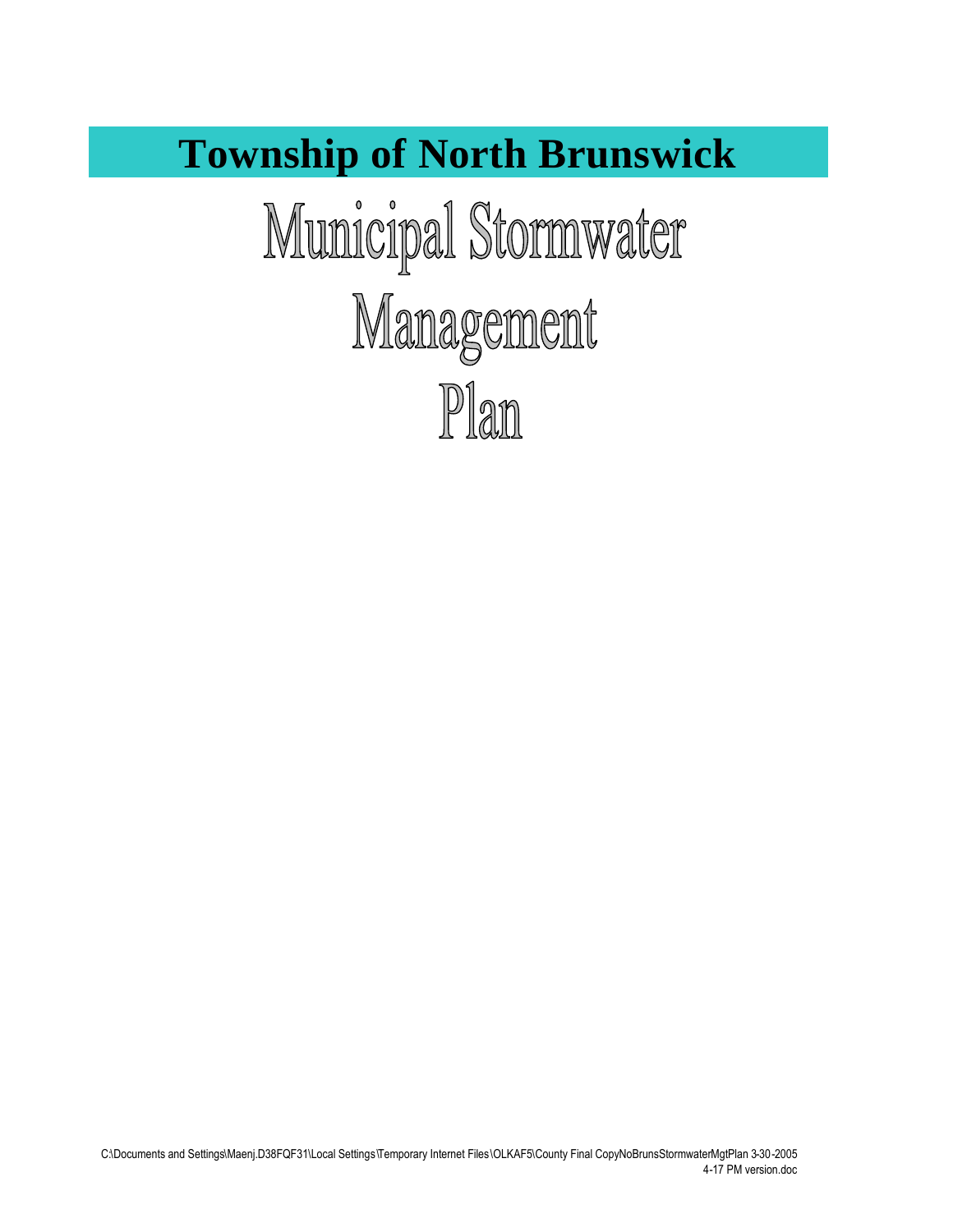### **Table of Contents**

### **Municipal Stormwater Management Plan**

| Introduction                                   | 3  |
|------------------------------------------------|----|
| Goals                                          | 3  |
| <b>Stormwater Discussion</b>                   | 4  |
| <b>Background</b>                              | 5  |
| Design and Performance Standards               |    |
| <b>Plan Consistency</b>                        | 9  |
|                                                |    |
| Nonstructural Stormwater Management Strategies | 10 |
| Land Use/Build-Out Analysis                    | 10 |
|                                                | 10 |

#### **Stormwater Pollution Prevention Plan**

| SPPP Form $2-$   |  |
|------------------|--|
| SPPP Form $3 -$  |  |
| SPPP Form $4 -$  |  |
| SPPP Form $5 -$  |  |
| SPPP Form $6 -$  |  |
| SPPP Form $7 -$  |  |
| SPPP Form $8 -$  |  |
| $SPPP Form9-$    |  |
| SPPP Form $10 -$ |  |
| SPPP Form $11 -$ |  |
| SPPP Form12      |  |
| SPPP Form 13     |  |
| SPPP Form 14     |  |
| SPPP Form 15     |  |
| SPPP Form 67-    |  |
|                  |  |
|                  |  |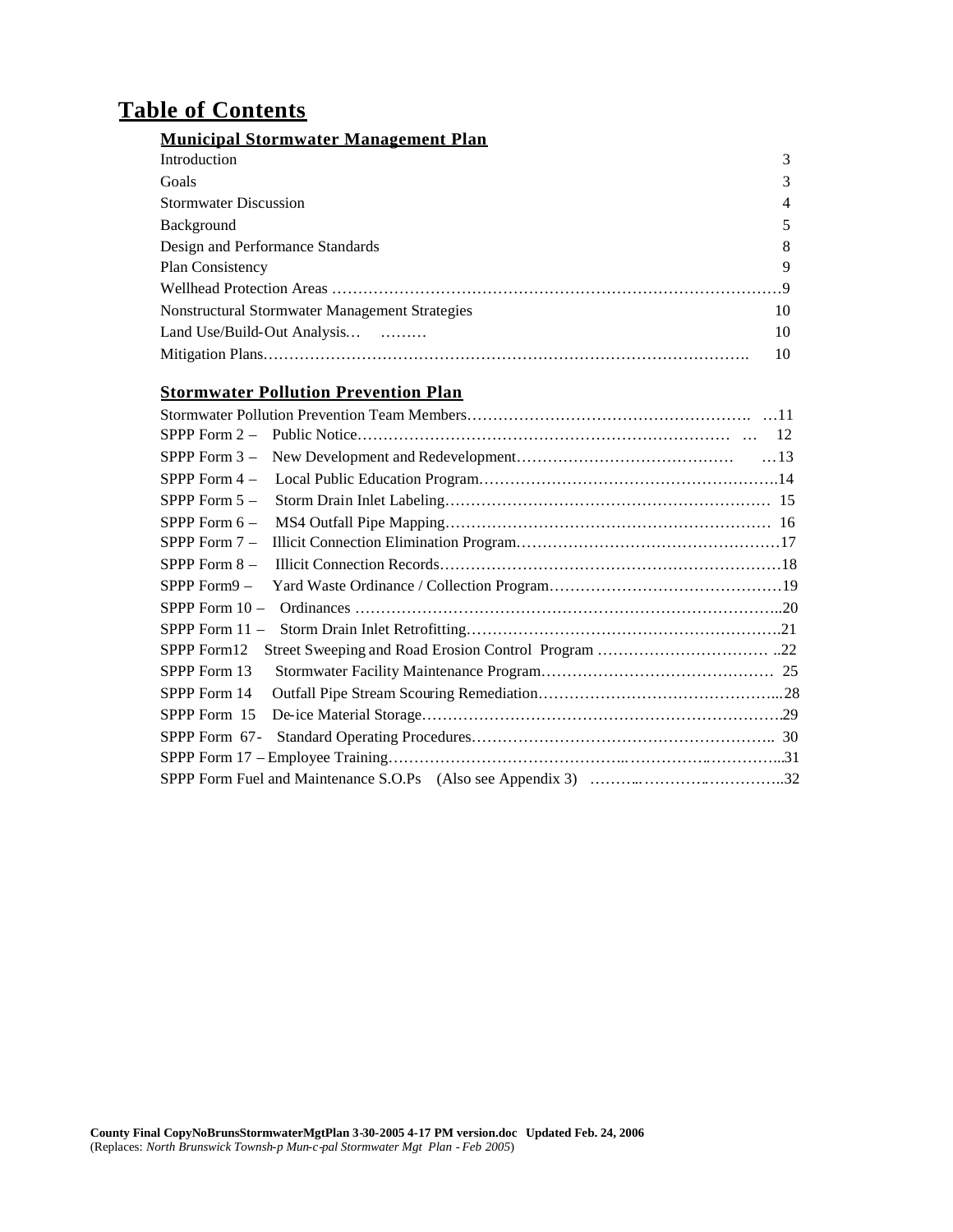### **Appendices:**

|         |                                                                                                                                          | 52 |
|---------|------------------------------------------------------------------------------------------------------------------------------------------|----|
| 1.      | Design Standards - Inlet Retrofit                                                                                                        |    |
| 2.      | Fuel Handling and Dispensing                                                                                                             |    |
| 3.      | Housekeeping and Maintenance Yard Operations                                                                                             |    |
|         |                                                                                                                                          |    |
|         |                                                                                                                                          |    |
| 1.      | Pet Waste – Chapter 388 adopted October 11, 2005                                                                                         |    |
| $2^{1}$ | Litter – Chapter 353 adopted October 11, 2005                                                                                            |    |
| 3.      | Improper Waste Disposal                                                                                                                  |    |
| 4.      | Wildlife Feeding - Yard Waste – Chapter 184 Solid Waste § 184-E, F, G, H and § 184-9                                                     |    |
| 5.      | Illicit Connections – Chapter 276 Article III Separate Stormwater Sewer System<br>Adopted Oct. 11, 2005                                  |    |
| 6.      | Yard Waste – Chapter 184 Solid Waste<br>Collection Procedures and Policies $-$ \$184 -5A through \$184 -5H; \$184 -6A and B and \$184 -9 |    |

**Appendix Six – Municipal Stormwater Mgt. Plan Annual Report…………………………………………** 96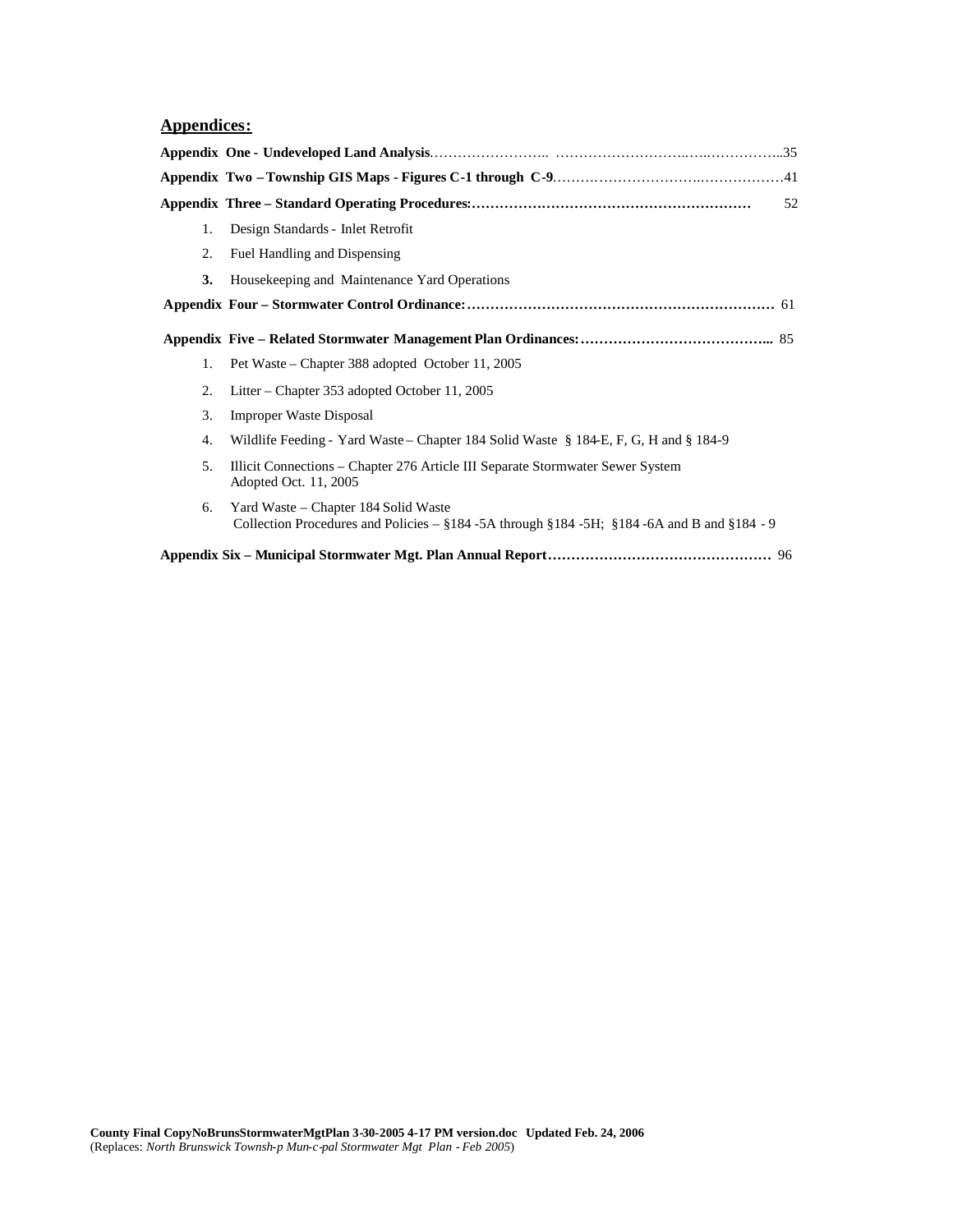### **Introduction**

This Municipal Stormwater Management Plan (MSWMP) documents the strategy for North Brunswick Township ("the Township") to address stormwater-related impacts. The creation of this plan is required by N.J.A.C. 7:14A-25 Municipal Stormwater Regulations. This plan contains all of the required elements described in N.J.A.C. 7:8 Stormwater Management Rules. The plan addresses groundwater recharge, stormwater quantity, and stormwater quality impacts by incorporating stormwater design and performance standards for new major development, defined as projects that disturb one or more acre of land. These standards are intended to minimize the adverse impact of stormwater runoff on water quality and water quantity and the loss of groundwater recharge that provides base flow in receiving water bodies. The plan describes long-term operation and maintenance measures for existing and future stormwater facilities.

The plan also addresses the review and update of existing ordinances, the Township Master Plan, and other planning documents to allow for project designs that include low impact development techniques. The final component of this plan is a mitigation strategy for when a variance or exemption of the design and performance standards is sought. As part of the mitigation section of the stormwater plan, specific stormwater management measures are identified to lessen the impact of existing development.

### **Goals**

The goals of this MSWMP are to:

- reduce flood damage, including damage to life and property;
- minimize, to the extent practical, any increase in stormwater runoff from any new development;
- reduce soil erosion from any development or construction project;
- assure the adequacy of existing and proposed culverts and bridges, and other in-stream structures;
- maintain groundwater recharge;
- prevent, to the greatest extent feasible, an increase in nonpoint pollution;
- maintain the integrity of stream channels for their biological functions, as well as for drainage;
- minimize pollutants in stormwater runoff from new and existing development to restore, enhance, and maintain the chemical, physical, and biological integrity of the waters of the state, to protect public health, to safeguard fish and aquatic life and scenic and ecological values, and to enhance the domestic, municipal, recreational, industrial, and other uses of water; and
- protect public safety through the proper design and operation of stormwater basins.

To achieve these goals, this plan outlines specific stormwater design and performance standards for new

development. Additionally, the plan proposes stormwater management controls to address impacts from

existing development. Preventative and corrective maintenance strategies are included in the plan to ensure long-

term effectiveness of stormwater management facilities. The plan also outlines safety standards for stormwater infrastructure to be implemented to protect public safety.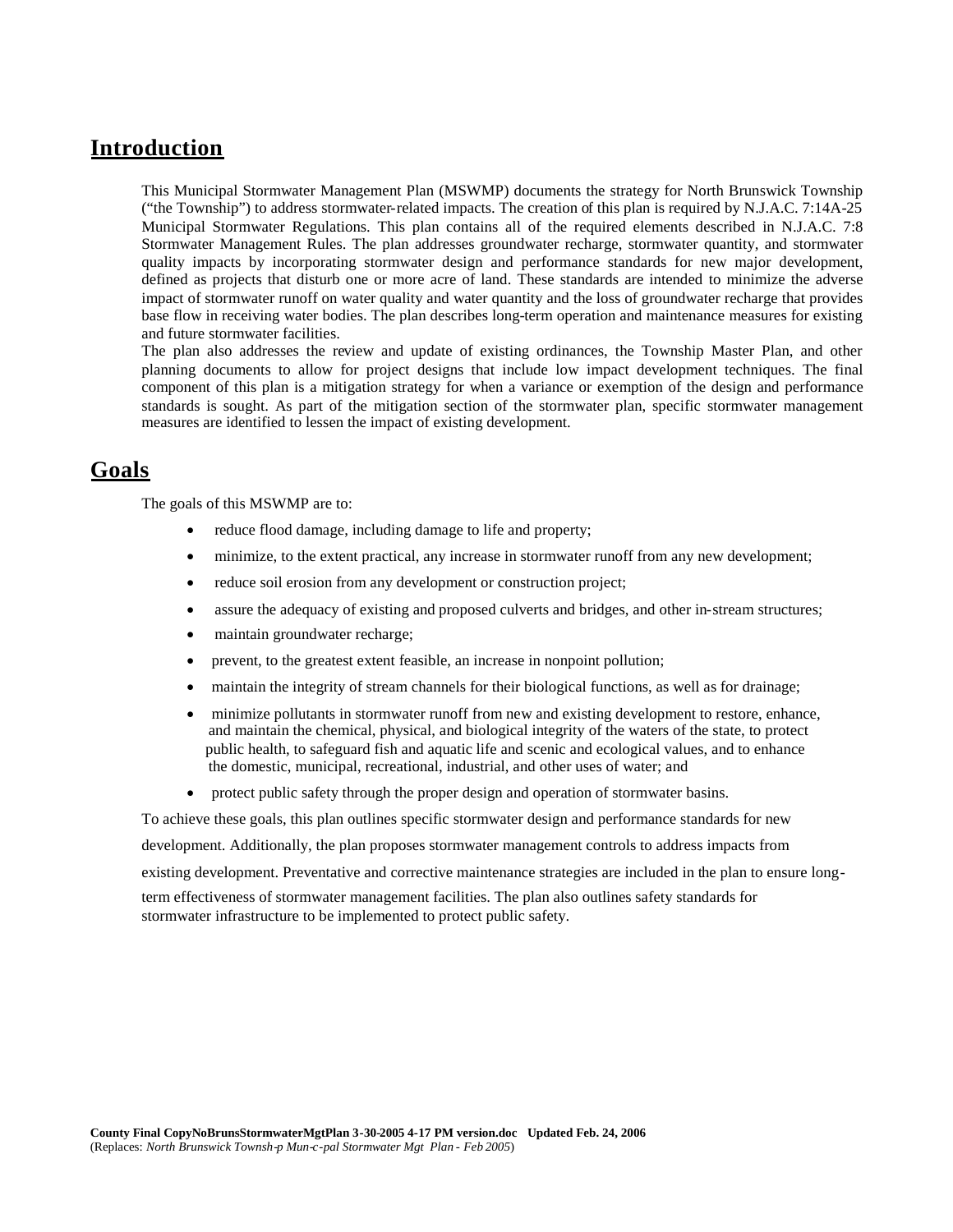### **Stormwater Discussion**

Land development can dramatically alter the hydrologic cycle (See Figure C-1) of a site and, ultimately, an entire watershed. Prior to development, native vegetation can either directly intercept precipitation or draw that portion that has infiltrated into the ground and return it to the atmosphere through evapotranspiration. Development can remove this beneficial vegetation and replace it with lawn or impervious cover, reducing the site's evapotranspiration and infiltration rates. Clearing and grading a site can remove depressions that store rainfall. Construction activities may also compact the soil and diminish its infiltration ability, resulting in increased volumes and rates of stormwater runoff from the site. Impervious areas that are connected to each other through gutters, channels, and storm sewers can transport runoff more quickly than natural areas. This shortening of the transport or travel time quickens the rainfall-runoff response of the drainage area, causing flow in downstream waterways to peak faster and higher than natural conditions. These increases can create new and aggravate existing downstream flooding and erosion problems and increase the quantity of sediment in the channel. Filtration of runoff and removal of pollutants by surface and channel vegetation is eliminated by storm sewers that discharge runoff directly into a stream. Increases in impervious area can also decrease opportunities for infiltration which, in turn, reduces stream base flow and groundwater recharge. Reduced base flows and increased peak flows produce greater fluctuations between normal and storm flow rates, which can increase channel erosion. Reduced base flows can also negatively impact the hydrology of adjacent wetlands and the health of biological communities that depend on base flows. Finally, erosion and sedimentation can destroy habitat from which some species cannot adapt.

See Appendix Two - Figure C-1 – Groundwater Recharge in the Hydrologic Cycle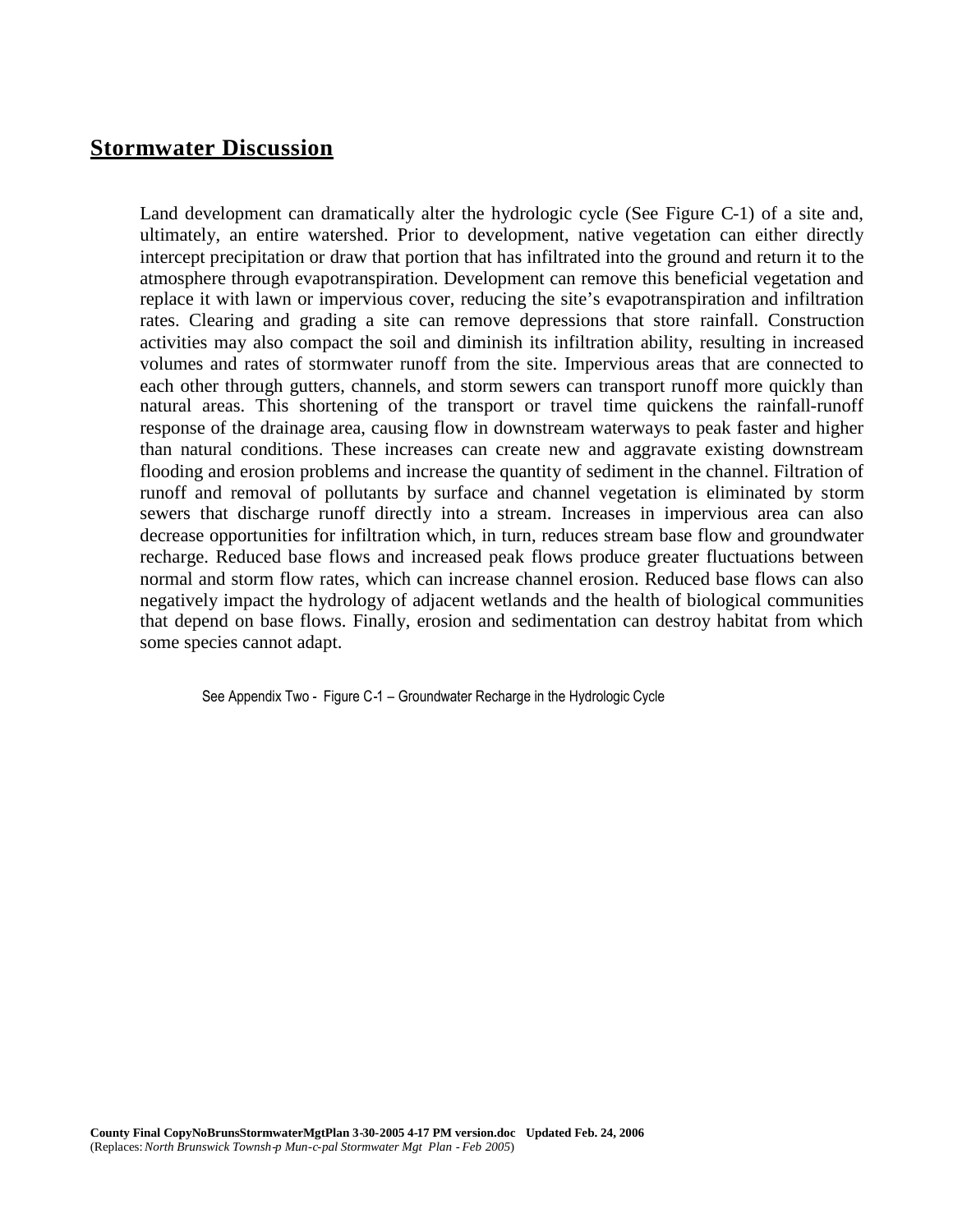In addition to increases in runoff peaks, volumes, and loss of groundwater recharge, land development often results in the accumulation of pollutants on the land surface that runoff can mobilize and transport to streams. New impervious surfaces and cleared areas created by development can accumulate a variety of pollutants from the atmosphere, fertilizers, animal wastes, and leakage and wear from vehicles. Pollutants can include metals, suspended solids, hydrocarbons, pathogens, and nutrients.

In addition to increased pollutant loading, land development can adversely affect water quality and stream biota in more subtle ways. For example, stormwater falling on impervious surfaces or stored in detention or retention basins can become heated and raise the temperature of the downstream waterway, adversely affecting cold water fish species such as trout. Development can remove trees along stream banks that normally provide shading, stabilization, and leaf litter that falls into streams and becomes food for the aquatic community.

### **Background**

The Township encompasses 12.5 square mile area in Middlesex County, New Jersey. In recent years, the Township has been under significant development pressure. The 2000 Census places the population of the Township at 36,287. The population has increased significantly in the last three decades. This increase has resulted from considerable demand for new housing. Construction activity causes alterations to the character of the landscape. These changes are not altogether benign. The reduction in trees and forest vegetation, and the increase in area of impervious surface, along with automotive impacts of parking lots and new streets and new commercial establishments have almost certainly increased stormwater runoff volumes and pollutant loads to the waterways of the municipality.

See Appendix Two - Figure C-2 – USGS Quadrangle Maps delineating North Brunswick Township Boundary See Appendix Two - Figure C-3 – Township Wetlands Map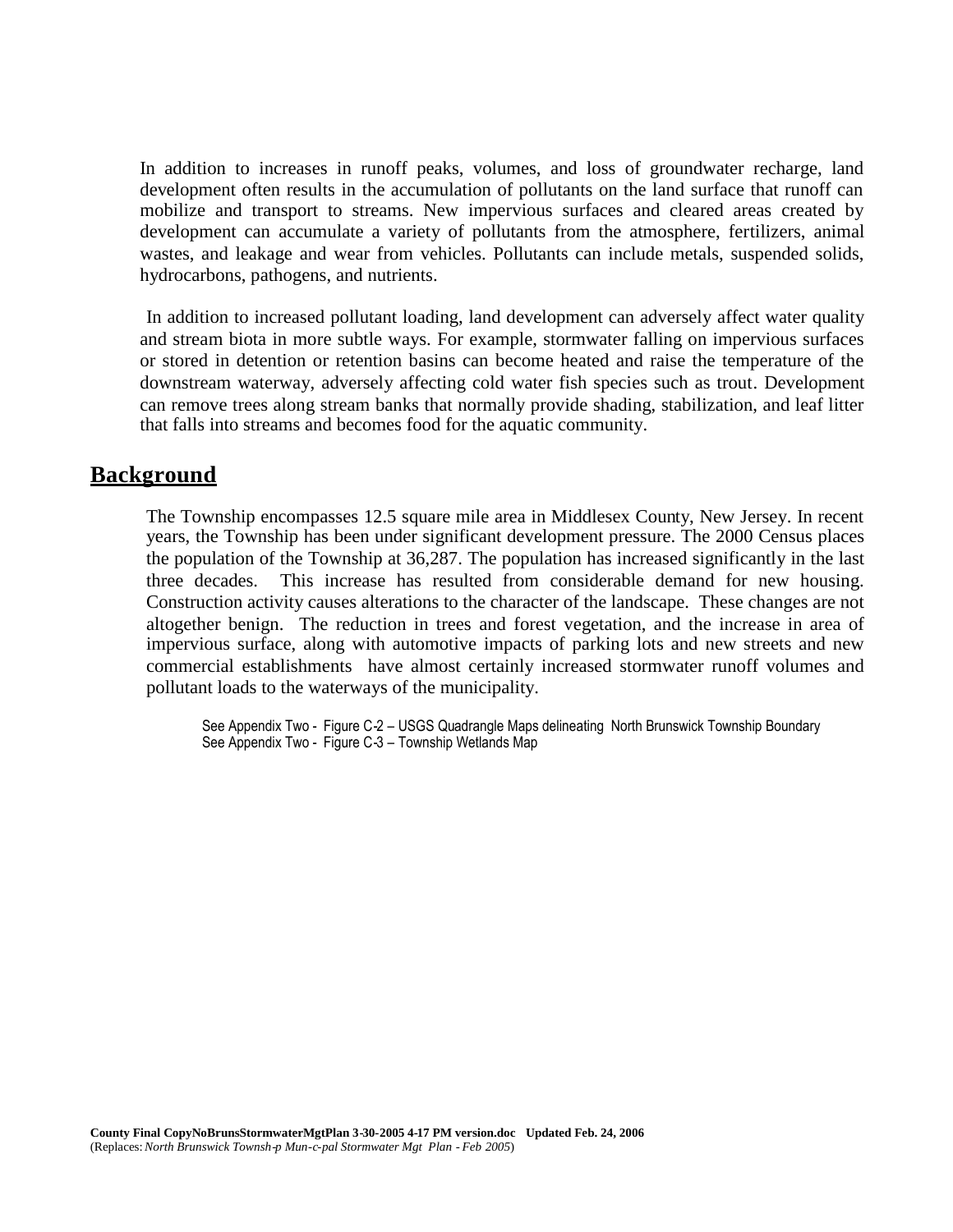The New Jersey Department of Environmental Protection (NJDEP) has established an Ambient Biomonitoring Network (AMNET) to document the health of the state's waterways. There are over 800 AMNET sites throughout the state of New Jersey. These sites are sampled for benthic macroinvertebrates by NJDEP on a five-year cycle. Streams are classified as non-impaired, moderately impaired, or severely impaired based on the AMNET data. The data is used to generate a New Jersey Impairment Score (NJIS), which is based on a number of biometrics related to benthic macroinvertebrate community dynamics. North Brunswick Township is bordered to the South by Farrington Lake, Lawrence Brook and Weston Mill Pond, on the North East by Mile Run, and in the West by Oakeys Brook. The impairment levels and associated TMDLs (Total Maximum Daily Load) for these water bodies have yet to be determined by NJDEP and are not available at this time. It is anticipated that NJDEP is in the process of collecting data required for that investigation.

See Appendix Two - Figure C-4 – The Township Waterways

When the data collection is completed NJDEP will be required to develop a Total Maximum Daily Load (TMDL) for these pollutants for each waterway in or adjacent to North Brunswick.. A TMDL is the amount of a pollutant that can be accepted by a waterbody without exceeding water quality standards or interfering with the ability to use a waterbody for one or more of its designated uses. The allowable load is allocated to the various sources of the pollutant, such as stormwater and wastewater discharges, which require an NJPDES permit to discharge, and nonpoint source, which includes stormwater runoff from agricultural areas and residential areas, along with a margin of safety. Provisions may also be made for future sources in the form of reserve capacity. An implementation plan is developed to identify how the various sources will be reduced to the designated allocations. Implementation strategies may include improved stormwater treatment plants, adoption of ordinances, reforestation of stream corridors, retrofitting stormwater systems, and other BMPs.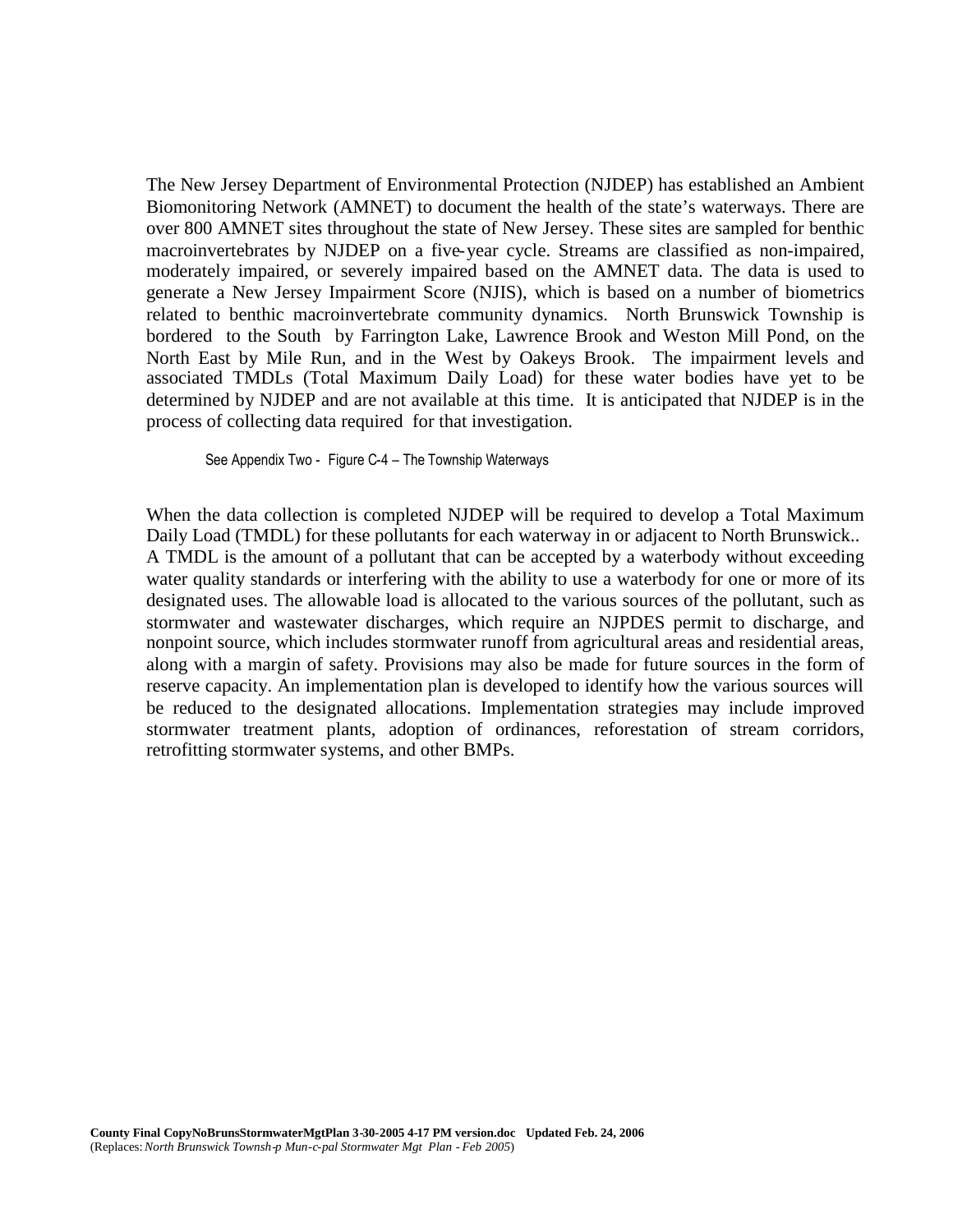The New Jersey Integrated Water Quality Monitoring and Assessment Report (305(b) and 303(d)) (Integrated List) is required by the federal Clean Water Act to be prepared biennially and is a valuable source of water quality information. This combined report presents the extent to which New Jersey waters are attaining water quality standards, and identifies waters that are impaired. Sublist 5 of the Integrated List constitutes the list of waters impaired or threatened by pollutants, for which one or more TMDLs are needed.

*The integrated list is available from the NJDEP website at [www.nj.gov/dep/wmm/sgwqt/wat/index.html.](http://www.nj.gov/dep/wmm/sgwqt/wat/index.html) Specific data on biological monitoring (AMNET data) is available from the NJDEP web site at [www.state.nj.us/dep/wmm/bfbm.](http://www.state.nj.us/dep/wmm/bfbm) Additional data can be found on the United States Geological Survey (USGS) siteat[www.water.usgs.gov.](http://www.water.usgs.gov/)*

In addition to water quality problems, the Township has experienced incidental water quantity problems including flooding, and stream bank erosion. Converging stormwater flows from Colonial Gardens and Farrington Park have severely impacted sections of the stream channel passing through the wooded area bordering the northern bank of Farrington Lake which is the receiving waterbody. This erosion has undermined portions of the bank to the point that several large hardwood trees near the bank of this stream have fallen, and several more are on the verge of the same. This neighborhood area of Highway 130 North has experienced a slow steady increase in construction of new homes for the past 3 decades. The design of the drainage system can be dated from early 1900s to present day. The state of the art has changed over the decades and these systems need to be studied for flow impacts on environment.

As construction demand increased the percentage of impervious surface in this area of the Township, the peak flow and volume of a stream can be assumed, based on observation of the result, to have also proportionally increased in volume and speed. This amplification of the stormwater volume and speed is therefore the causative agent of stream bank erosion in this case. Although not based on study data the stream habitat is most likely severely degraded. Cases of increased imperviousness are known to have a detrimental effect toward groundwater recharge, by decreasing base flows in streams during dry weather periods. Lower base flows can also have a negative impact on stream habitat during the dry summer months.

See Appendix Two - Figure C-5 Hydrologic Units (HUC 14s) Within the Township of North Brunswick Figure C-7 Map Of The Groundwater Recharge Areas

### **Design and Performance Standards**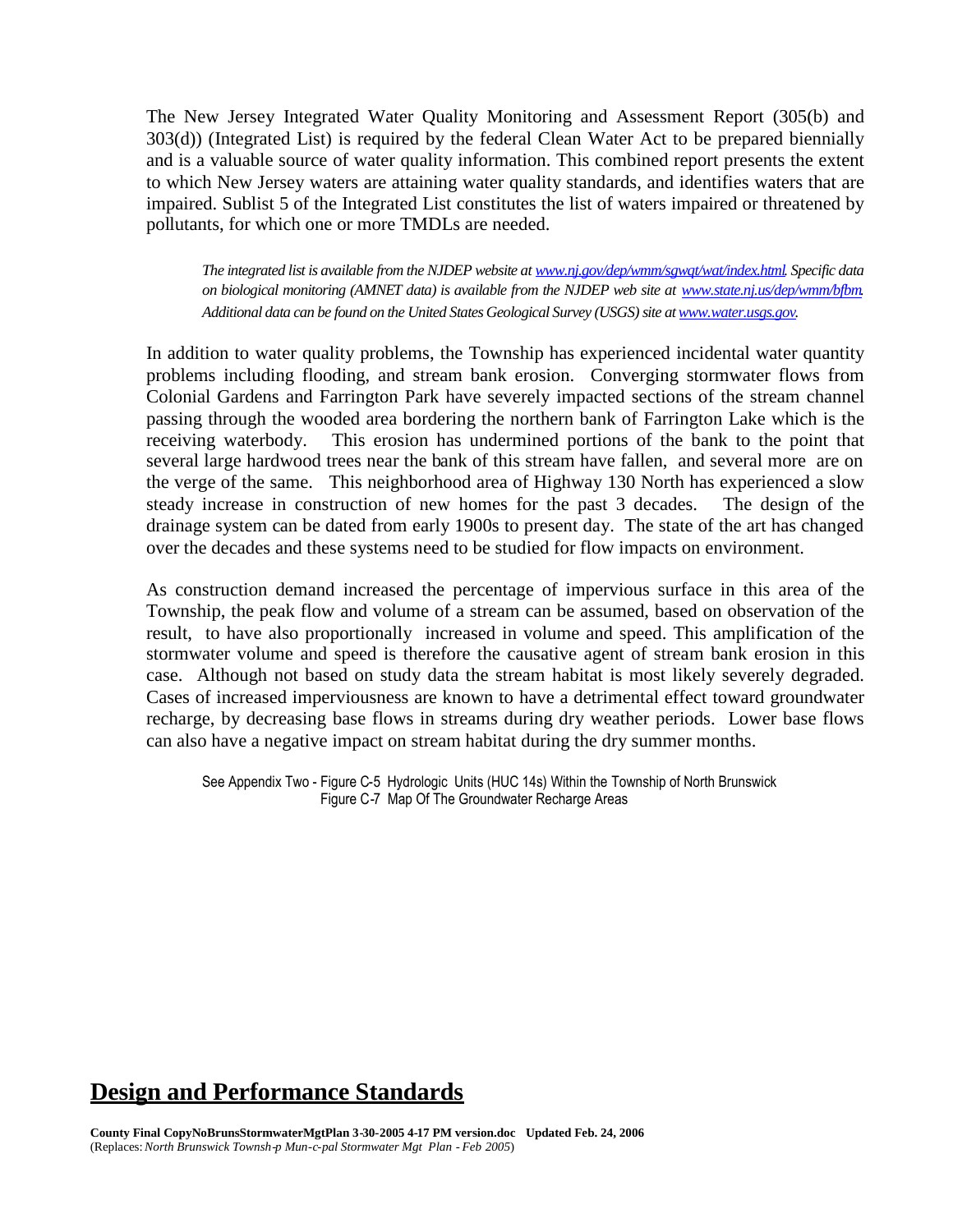The Township will adopt the design and performance standards for stormwater management measures as presented in N.J.A.C. 7:8-5 to minimize the adverse impact of stormwater runoff on water quality and water quantity and loss of groundwater recharge in receiving water bodies. The design and performance standards include the language for maintenance of stormwater management measures consistent with the stormwater management rules at N.J.A.C. 7:8-5.8 Maintenance Requirements, and language for safety standards consistent with N.J.A.C. 7:8-6 Safety Standards for Stormwater Management Basins. The ordinances will be submitted to the county for review and approval within [24 months of the effective date of the Stormwater Management Rules.]

During construction, Township inspectors will observe the construction of the project to ensure that the stormwater management measures are constructed and function as designed.

See Appendix Three – Standard Operating Procedures –Design Standards

### **Plan Consistency**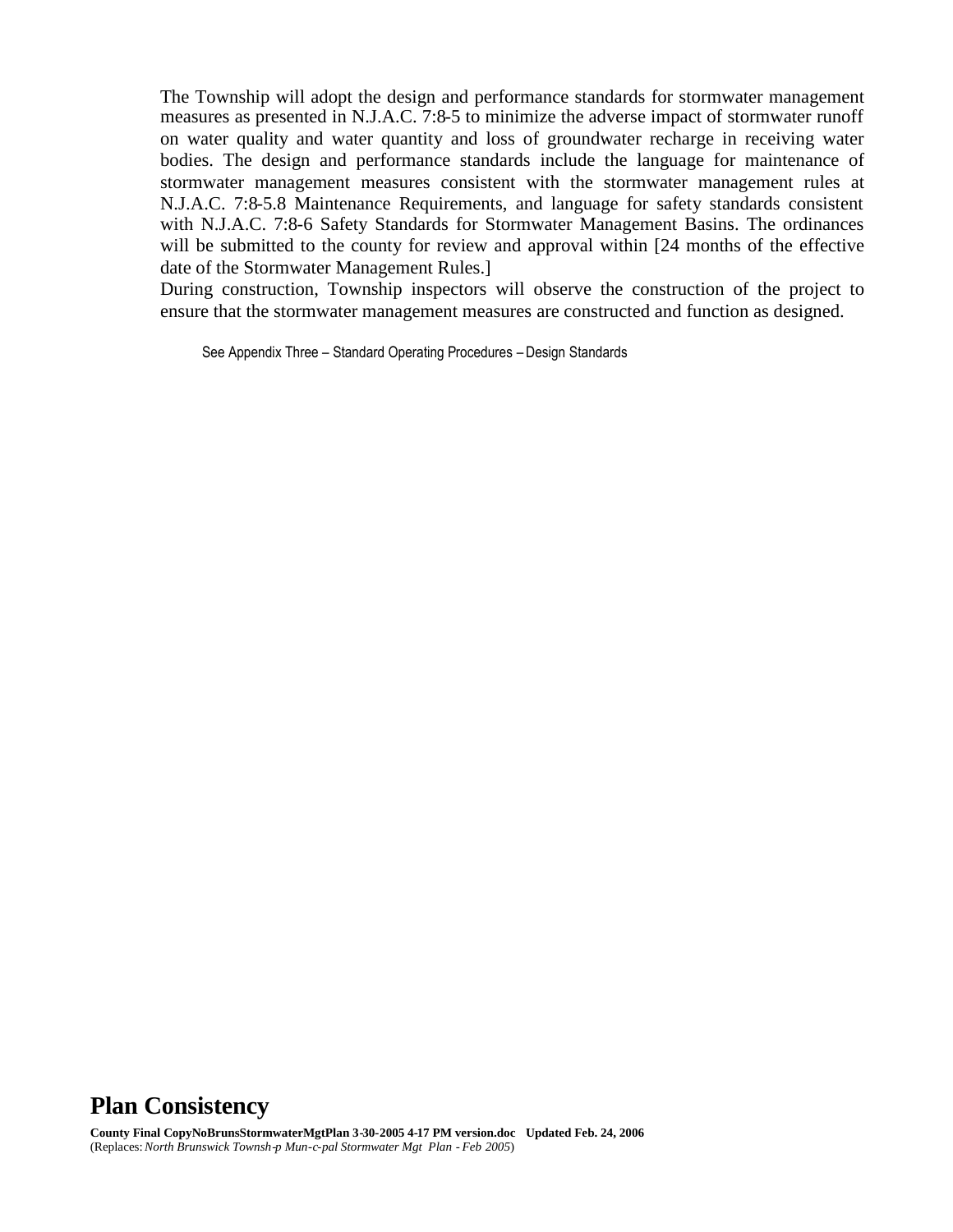The Township is not within a Regional Stormwater Management Planning Area and no TMDLs have been developed for waters within the Township; therefore this plan does not need to be consistent with any Regional Stormwater Management Plan(s) (RSWMPs) nor any TMDLs. If any RSWMPs or TMDLs are developed in the future, this Municipal Stormwater Management Plan will be updated to be consistent.

The Municipal Stormwater Management Plan is consistent with the Residential Site Improvement Standards (RSIS) at N.J.A.C. 5:21. The municipality will utilize the most current update of the RSIS in the stormwater management review of residential areas. This Municipal Stormwater Management Plan will be updated to be consistent with any future updates to the RSIS.

The Township's Stormwater Management Ordinance requires all new development and redevelopment plans to comply with New Jersey's Soil Erosion and Sediment Control Standards. During construction, Township inspectors will observe on-site soil erosion and sediment control measures and report any inconsistencies to the **Freehold Soil Conservation District.**

See Appendix Two - Figure C-6 – Township of North Brunswick Existing Land Use

### **Wellhead Protection Areas**

North Brunswick has no wellhead protection areas within township boundaries.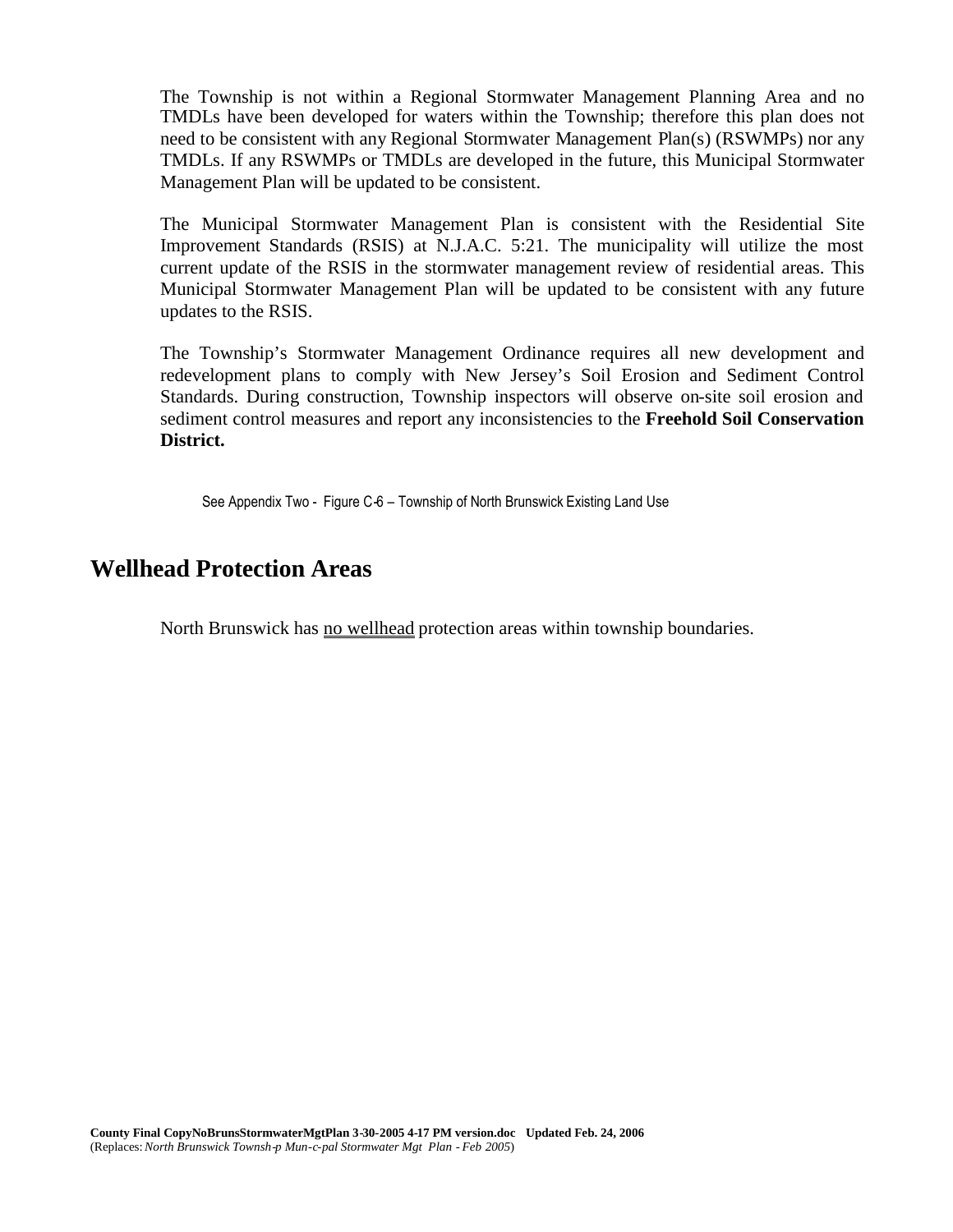### **Nonstructural Stormwater Management Strategies**

The Township has charged its consulting engineering professionals with the task of reviewing the master plan and pertinent Land Use ordinances in Chapter 205 of the municipal code. CME Assoc. will provide a list of the sections in the Township land use and zoning ordinances that are to be modified to incorporate nonstructural stormwater management strategies. These will be the ordinances identified for revision. Once the ordinance texts are completed, they will be submitted to the county review agency for evaluation and approval within 24 months of the effective date of the Stormwater Management Rules. A copy will be sent to the Department of Environmental Protection at the time of submission.

### **Land Use/Build-Out Analysis**

The Township of North Brunswick has completed a detailed analysis of all vacant or underdeveloped buildable land in the Township. Underdeveloped land includes land with older industrial buildings where there is redevelopment potential. The attached table entitled *Vacant or Underdeveloped Buildable Land in the Township of North Brunswick* lists all buildable sites and identifies them by location, block and lot, acreage and zoning category.

Including the three most obvious redevelopment sites in the Township, which are the J  $&$  J property, the General Automotive property, and the Treumann Storage property, the Township only has 506 acres of remaining developable land. The attached table provides a breakdown by zoning classification. Given that the 506 acres is less than the 640 acres established in the regulations, the Township is not required to do a Land Use/Build-Out Analysis by drainage basin.

See Appendix One - Undeveloped Land Use Analysis

### **Mitigation Plans**

It is anticipated that the Township of North Brunswick Stormwater Control Ordinance will mandate a mitigation plan be prepared and submitted with each application for a variance or exemption from the design and performance Standards of North Brunswick's Municipal Stormwater Management Plan.

### **Mitigation Project Criteria:**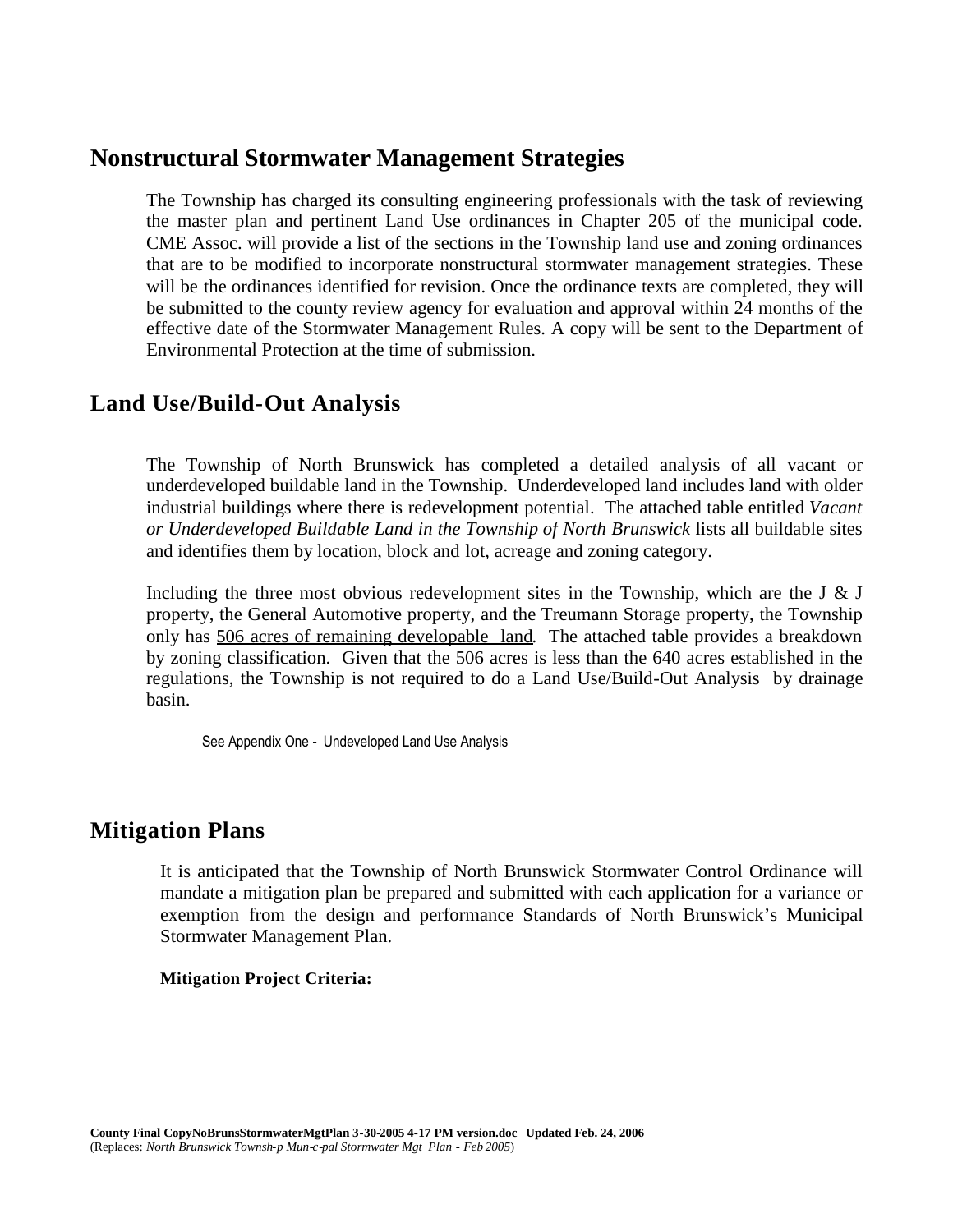# **Appendix One**

### **Undeveloped Land Use Analysis**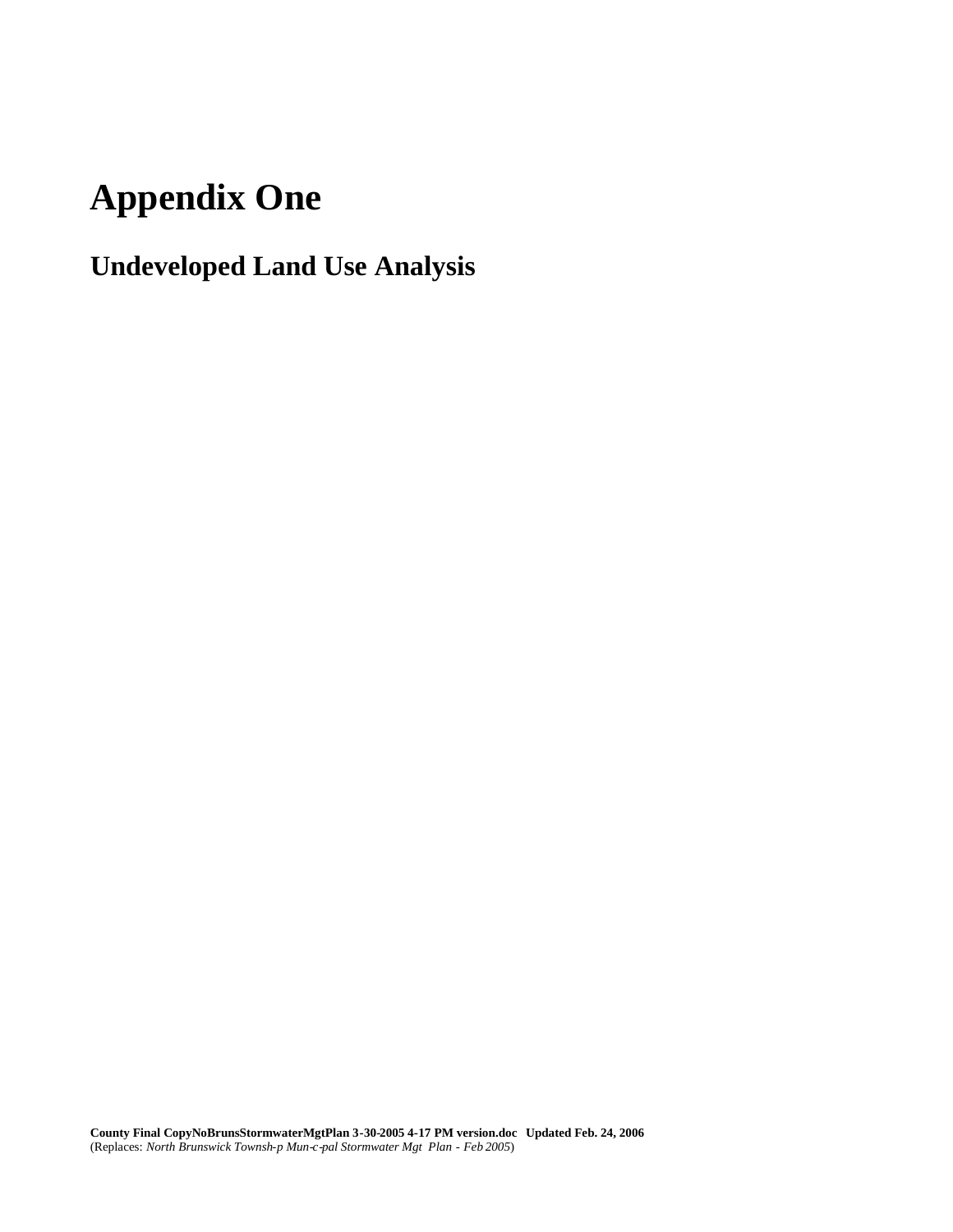# **Appendix Two**

### **List of Maps - Figures C-1**

- **C-1 Groundwater Recharge in the Hydrologic Cycle**
- **C-2 Township Boundary on USGS Quadrangles**
- **C-3 Wetlands Map**
- **C-4 Township and its Waterways**
- **C-5 Hydrologic Units (HUC 14s) Within the Township of North Brunswick**
- **C-6 Townships Existing Land Use**
- **C-7 Groundwater Recharge**
- **C-8 Zoning Districts Within the Township of North Brunswick**
- **C-9 Solid Waste Collection Zone** (base map)
	- **1. Outfall Pipe Mapping / Pollution Discharge Inspection Schedule (SPPP Form 6)**
	- **2. Inlet Labeling Geographic Area Schedule (SPPP Form 5)**

## **Appendix Three**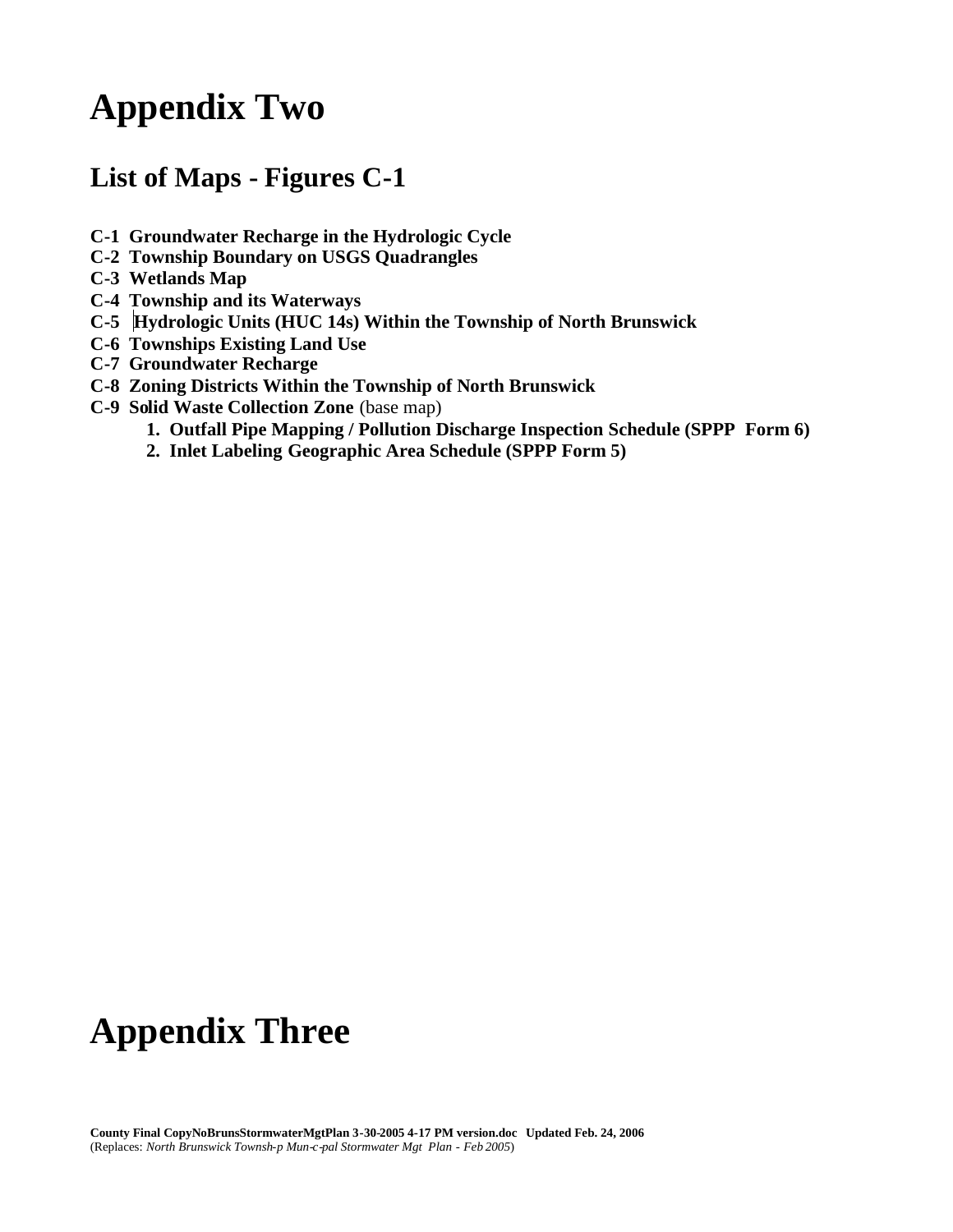### **Standard Operating Procedures**

- **1. Design Standard – Storm Drain Inlet New Installation and Retrofit**
- **2. Bulk Fuel Handling and Dispensing SOPs**
- **3. General Housekeeping and Maintenance Functions**

### DESIGN STANDARD

### STORM DRAIN INLET NEW INSTALLATION and RETROFIT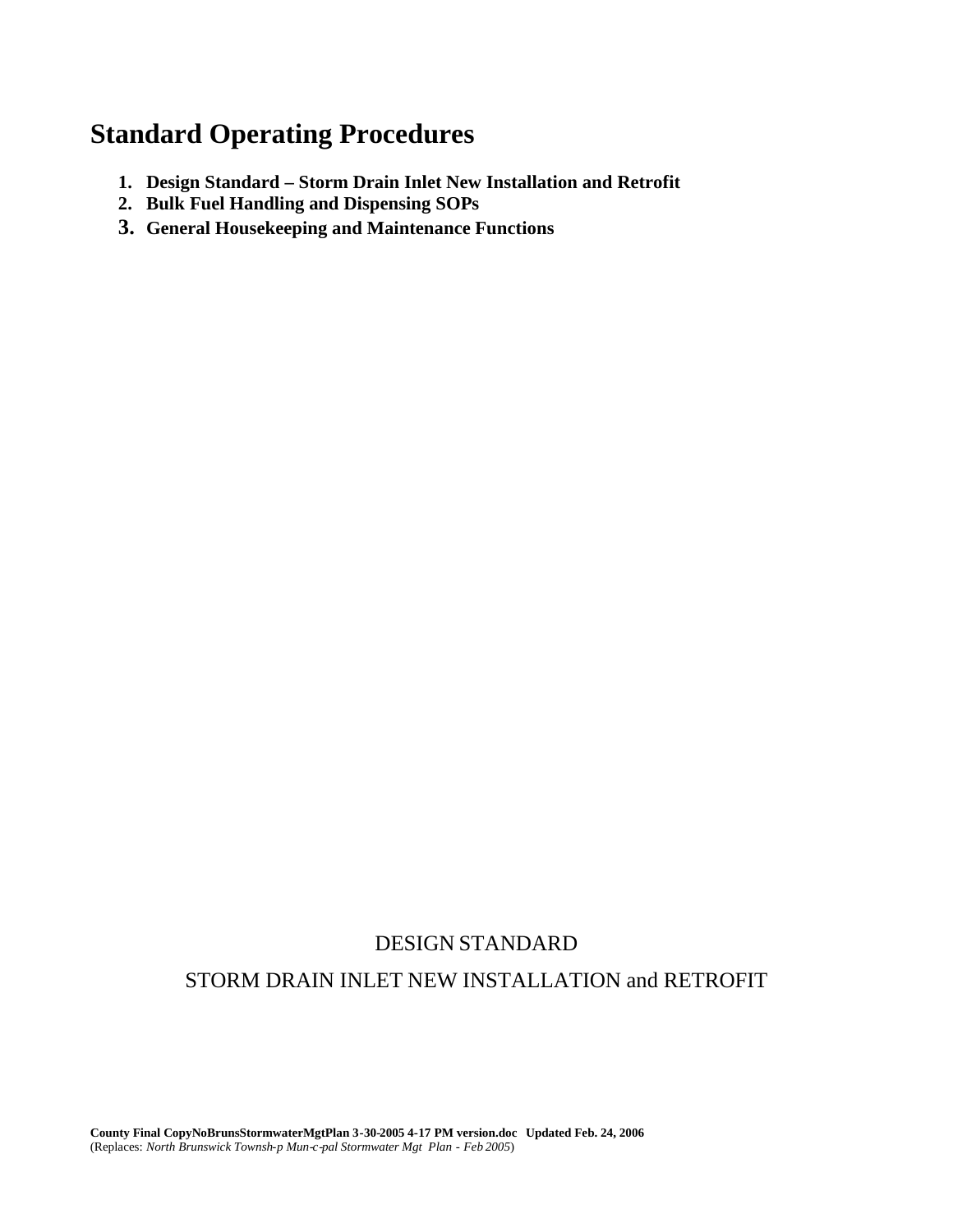This standard applies to storm drain inlets installed as part of new development and redevelopment projects (public or private) that disturb one acre or more. In addition, retrofitting of existing storm drain inlets to this standard is required where such inlets are direct contact with repaving, repairing (excluding repair of individual potholes), reconstruction or alterations of facilities owned or operated by the Tier A Municipality. For exemptions to this standard see "Exemptions" below.

#### Grates in Pavement or Other Ground Surfaces

Design engineers shall use either of the following grates whenever they use a grate in pavement or another ground surface to collect stormwater from that surface into a storm drain or surface water body under that grate:

1. The New Jersey Department of Transportation (NJUDO) bicycle safe grate, which is described in Chapter 2.4 of the NJDOT Bicycle Compatible Roadways and Bikeways Planning and Design Guidelines (April 1996).

2. A different grate, if each individual clear space in that grate has an area of no more than seven (7.0) square inches, or is no greater than 0.5 inches across the smallest dimension.

(In regard to whether the different grate must also be bicycle safe, the Residential Site Improvement Standards include requirements for bicycle-safe grates.)

Examples of grates subject to this standard include grates in grate inlets, the grate portion (non-curbopening portion) of combination inlets, grates on storm sewer manholes, ditch grates, trench grates, and grates of space bars in slotted drains. Examples of ground surfaces include surfaces of roads (including bridges), driveways, parking areas, bikeways, plazas, sidewalks, lawns, fields, open channels, and stormwater basin floors.

Curb-Opening Inlets (Including Curb-Opening Inlets in Combination Inlets)

Whenever design engineers use a curb-opening inlet, the clear space in that curb opening (or each individual clear space, if the curb opening has two or more clear spaces) shall have an area of no more than seven (7.) square inches, or be no greater than two (2.0) inches across the smallest dimension.

### **Exemptions**

### *Retrofitting Exemptions*

1. Repaving, repairing, reconstruction or alterations projects that began construction prior to March 3, 2004, and projects that were awarded bid prior to March 3, 2004, are exempted from the storm drain inlet design standard.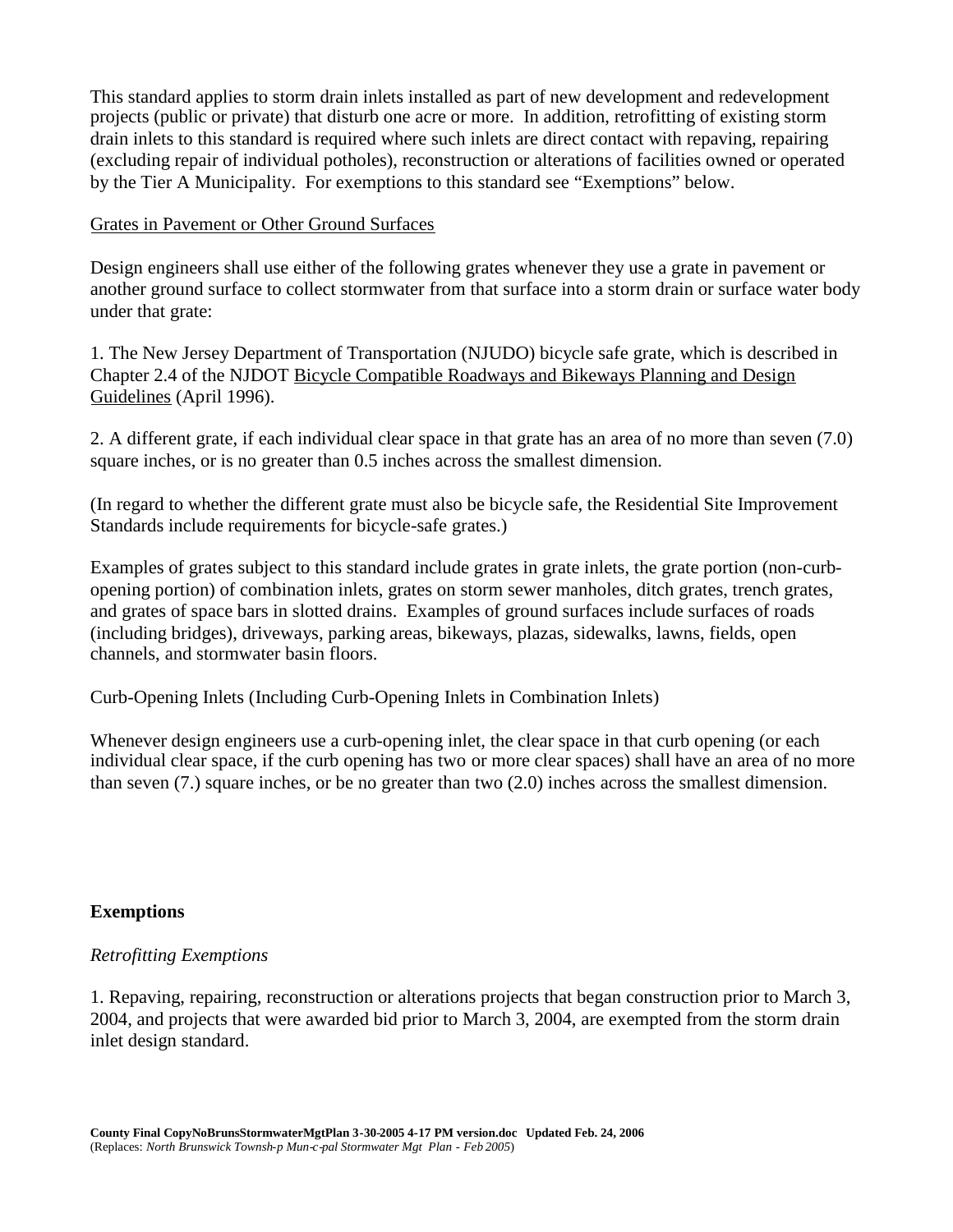2.Existing cur-opening inlets do not need to be retrofitted to meet the design standard if each individual clear space in the curb opening has an area of no more than nine (9.0) square inches.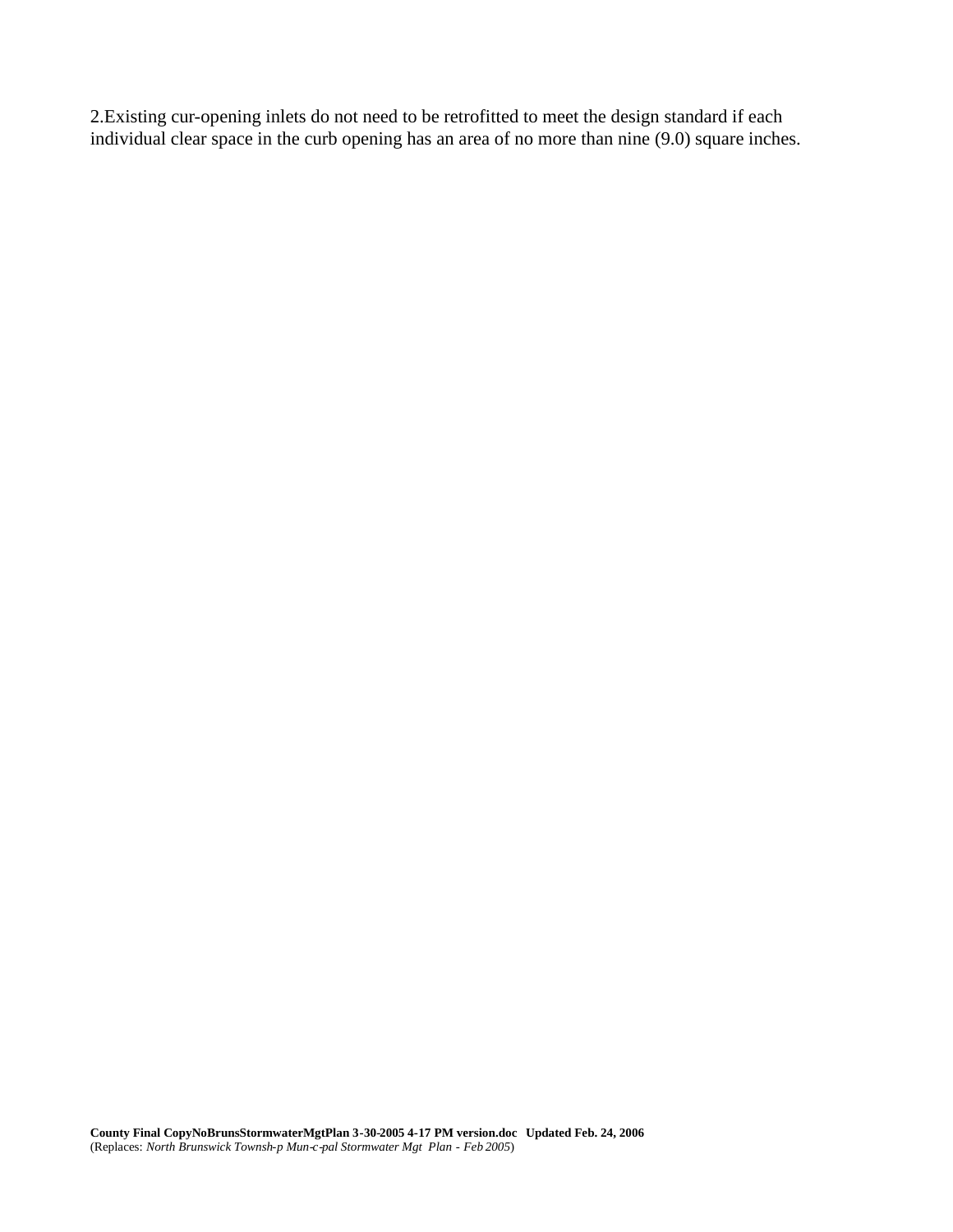1. New Development and Redevelopment Projects – Where the review agency determines that this standard would cause inadequate hydraulic performance that could not practicably be overcome by using additional or larger storm drain inlets that meet these standards.

2. Retrofitting of existing storm drain inlets – Where the review agency determines that this standard would cause inadequate hydraulic performance.

### *Alternative Device Exemptions*

1. Where flows from the water quality design storm as specified in N.J.A.C. 7:8 are conveyed through any device (e.g., end of pipe netting facility, manufactured treatment device, or a catch basin hood) that is designed, at a minimum, to prevent delivery of all solid and floatable materials that could not pass through one of the following:

- a. A rectangular space four and five-eights inches long and one and one-half inches wide (this option does not apply for outfall netting facilities); or
- b. A bar screen having a bar spacing of 0.5 inches.

2. Where flows are conveyed through a trash rack that has parallel bars with one-inc (l") spacing between the bars, to the evaluation of the water quality design storm as specified in N.J.A.C. 7:8.

Note – The preceding exemptions do not authorize any infringement of requirements in the Residential Site Improvement Standards for bicycle-safe grates in new residential development (N.J.A.C. 5:21- 4.18(b)2 and 7.4(a)).

### *Historic Places Exemption*

Where the Department determines, pursuant to the New Jersey Register of Historic Places rules at N.J.A.C. 7:4-7.2©, that action to meet this standard is an undertaking that constitutes an encroachment or will damage or destroy the New Jersey Register listed historic property.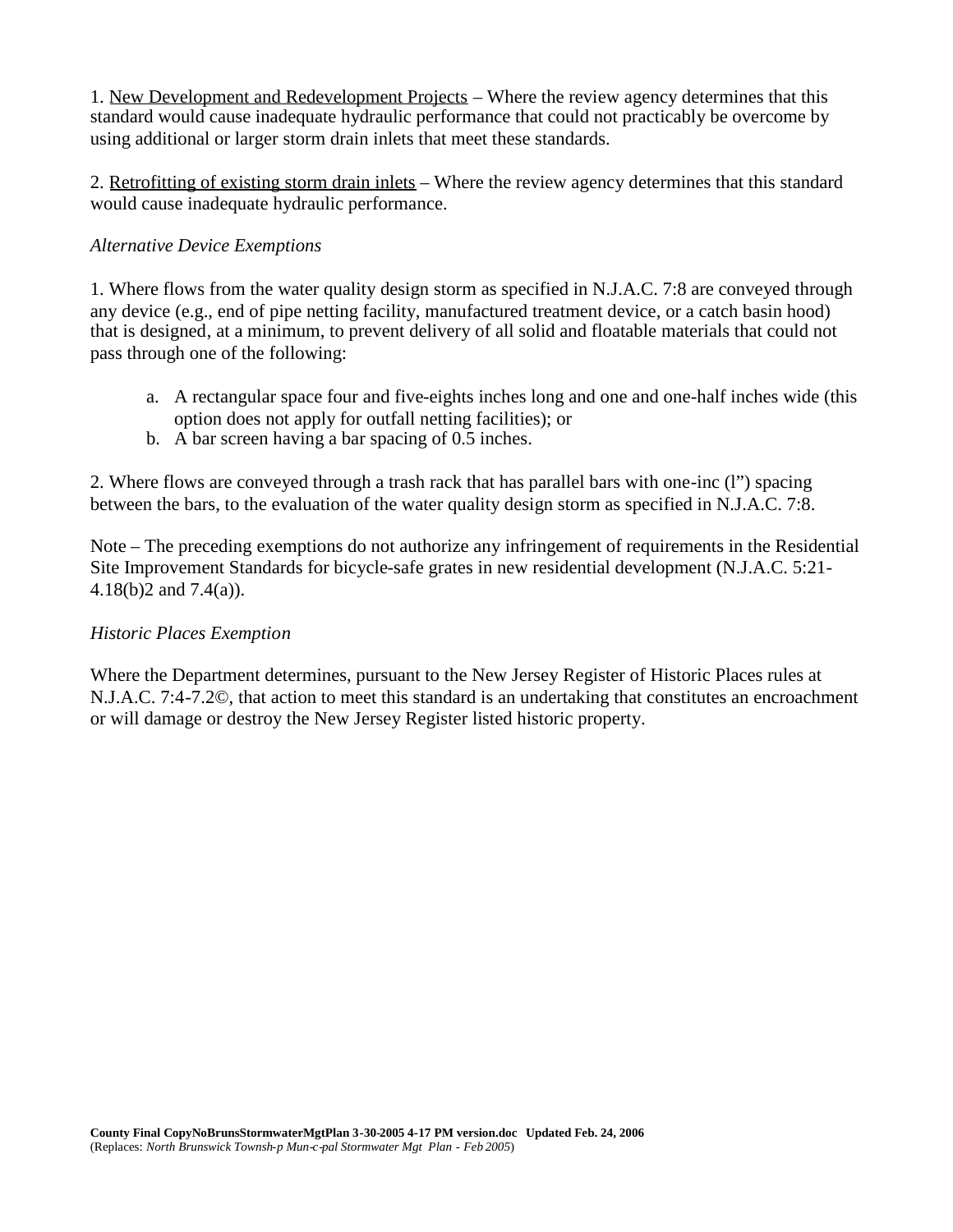### **BULK FUEL HANDLING AND DISPENSING SOPS** Required Practices For Fueling Operations, Vehicle Maintenance, and Good Housekeeping SBRs

A. The following BMPs must be implemented at maintenance yards including maintenance activities at ancillary operations (for example, impound yards, solid waste transfer stations, mobile fueling), where applicable, operated by Tier A Municipalities:

### **1. Inventory Requirements for Municipal Maintenance Yard Operations (including Ancillary Operations)**

a. Tier A Municipalities shall include for municipal maintenance yard operations an inventory that includes the following:

i. A list to be made part of the SPPP of general categories of all materials or machinery located at the municipal maintenance yard, which could be a source of pollutants in a stormwater discharge. The materials in question include, but are not limited to: raw materials; intermediate products; final products; waste materials; by-products; machinery and fuels; and lubricants, solvents, and detergents that are related to the municipal maintenance yard operations or ancillary operations. Materials or machinery that are not exposed to stormwater or that are not located at the municipal maintenance yard or related to its operations do not need to be included.

### **2. Fueling**

a. No topping off vehicles, mobile fuel tanks, and storage tanks. Drip pans must be used under all hose and pipe connections and other leak-prone areas during bulk transfer of fuels. b. Block storm sewer inlets, or contain tank trucks used for bulk transfer, with temporary berms or temporary absorbent booms during the transfer process. If temporary berms are being used instead of blocking the storm sewer inlets, all hose connection points associated with the transfer of fuel must be within the temporary berms during the loading/unloading of bulk fuels. A trained employee must always be present to supervise during bulk fuel transfer.

c. Clearly post, in a prominent area of the facility, instructions for safe operation of fueling equipment, and appropriate contact information for the person(s) responsible for spill response.

d. Any equipment, tanks, pumps, piping and fuel dispensing equipment found to be leaking or in disrepair must immediately be repaired or replaced.

### **3. Vehicle Maintenance**

a. Perform all vehicle and equipment maintenance at an indoor location with a paved floor whenever possible. For projects that must be performed outdoors that last more than one day, portable tents or covers must be placed over the equipment being serviced when not being worked on, and drip pans must be used.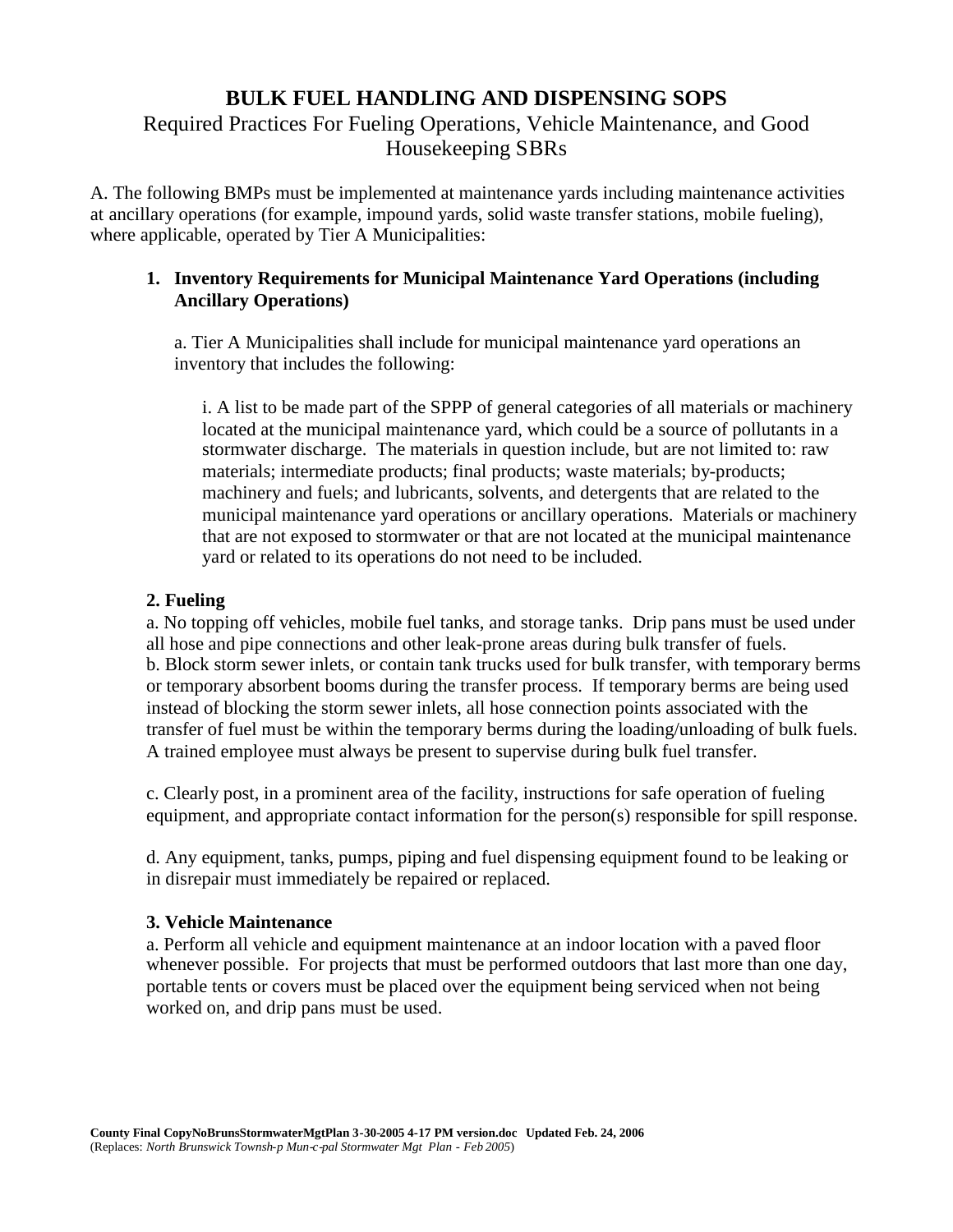### **4. General Good Housekeeping**

a. Properly mark or label all containers. Labels must be kept clean and visible. Al containers must be kept in good condition and tightly closed when not in use. When practical, containers must be stored indoors. If indoor storage is not practical, container may be stored outside as long as they are covered and placed on spill platforms. An area that is graded and/or bermed that prevents run-through of stormwater may be used in place of spill platforms. Outdoor storage locations must be regularly maintained.

b. Conduct cleanups of any spills or liquids or dry materials immediately after discovery. Clean all maintenance areas with dry cleaning methods only. Spills shall be cleaned up with a dry, absorbent material (i.e., kitty litter, sawdust, etc.) and the rest of the area is to be swept. Collected waste is to be disposed of properly. Clean-up materials, spill kits and drip pans must be kept near any liquid transfer areas protected form rainfall.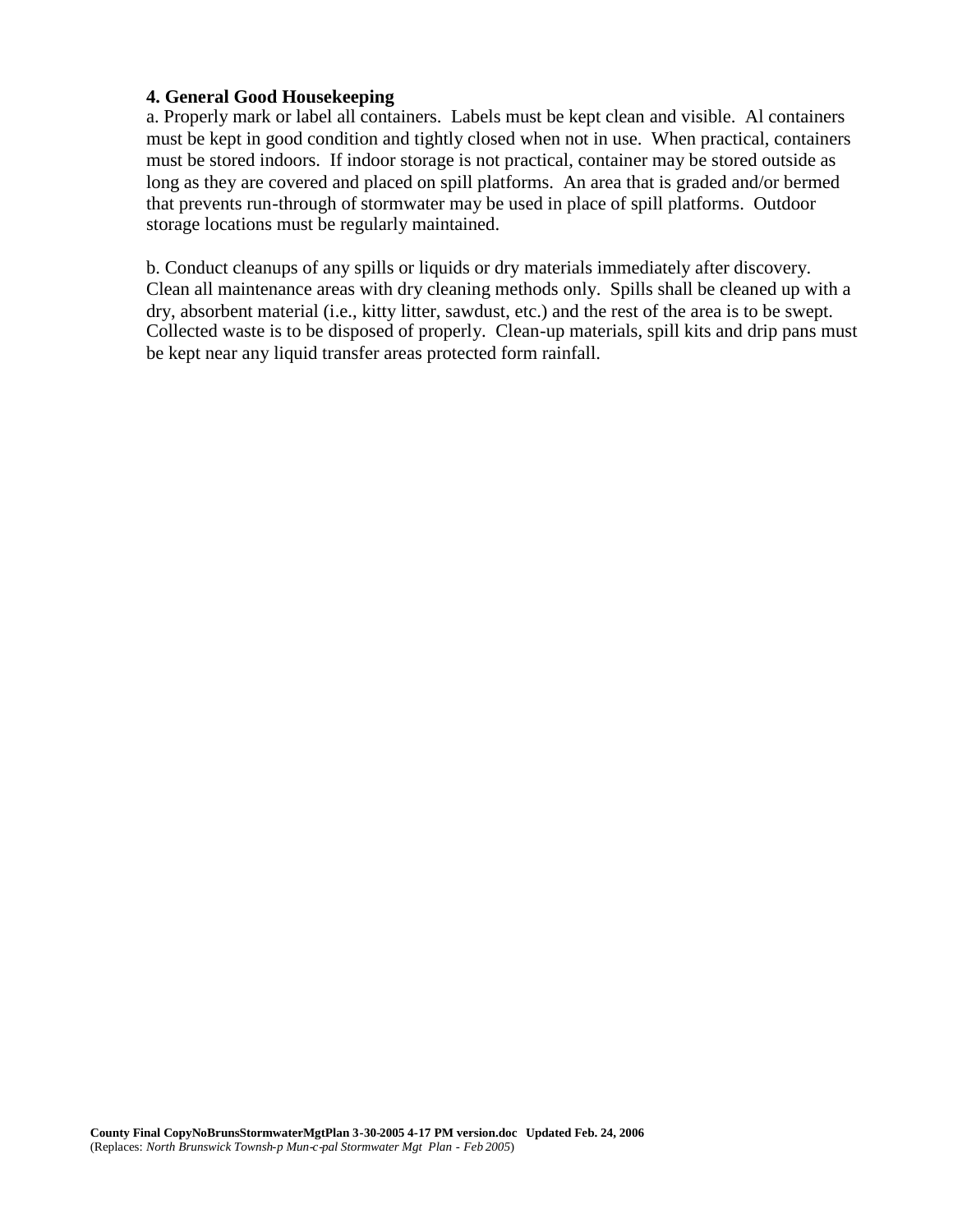### **5. Good Housekeeping Practices for Salt and De-icing Material Handling**

a. The SPPP for De-icing Material Storage shall include the following required practices to ensure that Municipal Maintenance Yard Operations prevent or minimize the exposure of salt and de-icing materials to stormwater runoff from storage, loading and unloading areas and activities:

- i. Prevent and/or minimize the spillage of salt and de-icing materials during loading and unloading activities.
- ii. At the completion of loading and unloading activities, spilled salt and deicing materials shall be removed using dry cleaning methods and either reused to properly discarded.
- iii. Sweeping by hand or mechanical means of storage and loading/unloading areas shall be done on a regular basis. More frequent sweeping is required following loading/unloading activities. Sweeping shall also be conducted immediately following, as practicable, loading/unloading activities.
- iv. Tracking of materials from storage and loading/unloading areas shall be minimized.
- v. Minimize the distance salt and de-icing materials are transported during loading/unloading activities.

b. Interim Seasonal Tarping – All Tier A Municipalities must tarp all de-icing materials until a permanent structure is built. Interim storage measures must include, but are not limited to the following:

- i. Tarping materials that are not actively being used.
- ii. The storage of de-icing materials (salt and de-icing products) outside is limited to October  $15<sup>th</sup>$  through April  $30<sup>th</sup>$ . All salt and de-icing materials must be removed from the site prior to May  $1<sup>st</sup>$  and may be not be stored outside again until October 15<sup>th</sup>.
- iii. The implementing of a regular inspection, sweeping and housekeeping program to ensure that the material is maintained and stored in a proper manner.